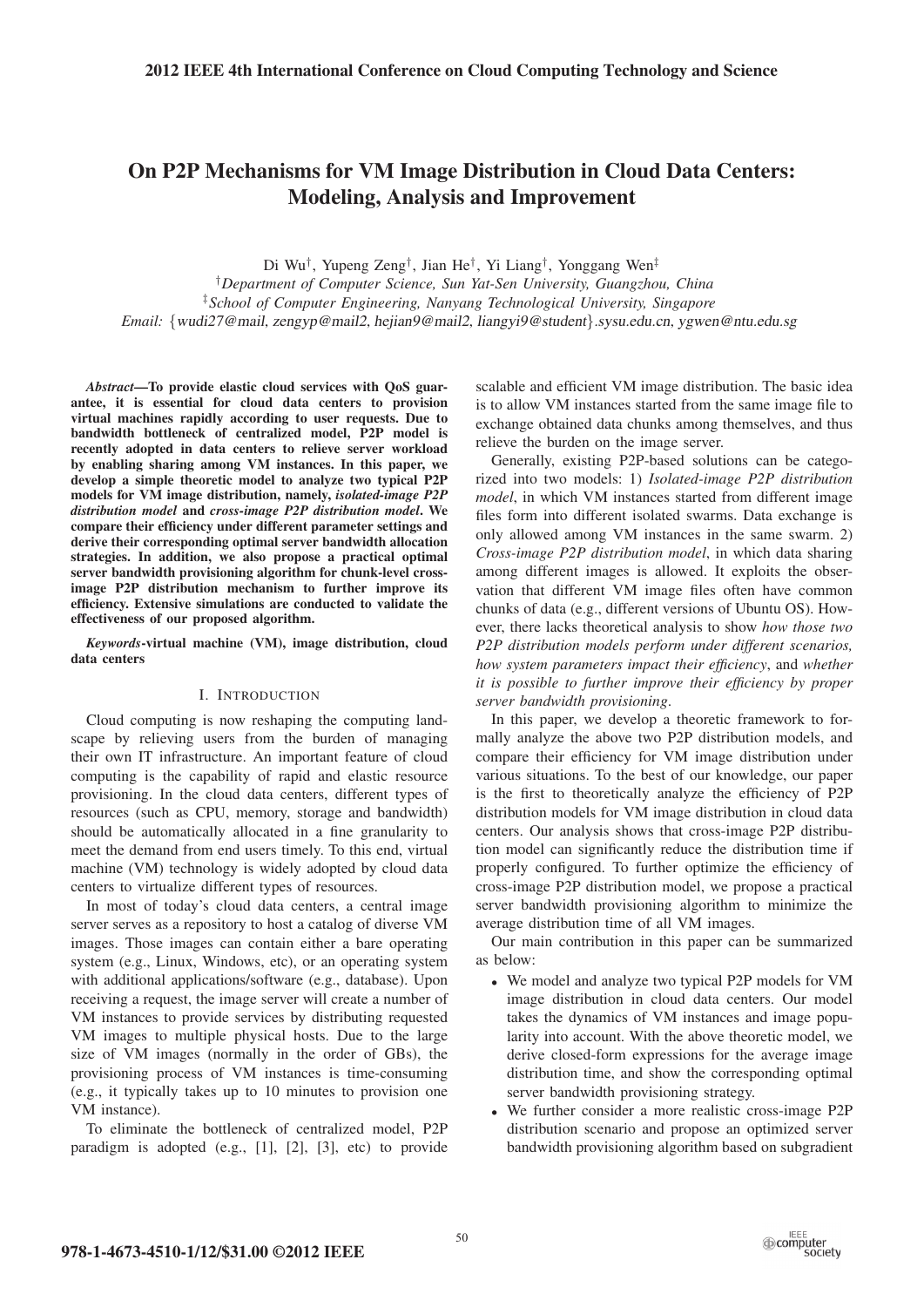method. It enables fine-grain bandwidth allocation to optimize the average distribution time for all images. Our algorithm can be easily integrated into existing VM image distribution models.

• We conduct extensive simulations to validate the effectiveness of our proposed server bandwidth provisioning algorithm. Our simulation results show that our algorithm can greatly reduce the average distribution time for all VM images.

The remainder of this paper is organized as follows: In Section II, we review prior work on VM image distribution models. In Section III, we develop a simple model to analyze the efficiency of two P2P-based VM image distribution models. In Section IV, we propose a practical server bandwidth provisioning algorithm to minimize image distribution time based on subgradient method. In Section V, we conduct extensive simulations to evaluate our proposed algorithm. Finally, we summarize our work in Section VI.

## II. RELATED WORK

Rapid provisioning of VM images in data centers has great influence on the performance of cloud-based services. Researchers from both academic and industry area have made significant contribution in this field.

One thread of research is to speedup VM provisioning by reducing the distribution time of VM images. Schmidt et al. [3] discussed several methods for VM image distribution in data centers, including unicast, multicast, binary tree distribution, and BitTorrent-like P2P distribution. Chen et al. [4] proposed a BitTorrent-like P2P protocol to realize fast provisioning of virtual machine images in cloud data centers. Chowdhury et al. [5] presented an architecture called Orchestra that controls both inflow and outflow data transfers to optimize performance. Wartel et al. [2] proposed to use binary tree and BitTorrent-like schemes to distribute VM images among data centers in a flexible and efficient manner. The above mentioned BitTorrent-like distribution mechanisms all belong to the isolated-image P2P distribution model. Peng et al. [1] proposed a chunk-level VM image distribution scheme that enables data sharing among multiple images and takes the hierarchical network topology of data centers into account. Their proposed approach belongs to the cross-image P2P distribution model.

Another thread of research focuses on the reduction of VM initialization time by optimizing OS-related components. Zhu et al. [6] designed a fast provisioning mechanism called Twinkle for VM image initialization. By initializing a virtual machine from partial snapshot, provisioning time can be greatly reduced, especially in the case of flash crowd. Lagar-Cavilla et al. [7] presented the VM fork abstraction called SnowFlock, which supports sub-second VM file cloning and consumes few runtime resources. Shi et al. [8] used the VM image streaming method to decrease the initialization time of VM image distribution.

The research on content caching, source selection and data placement is orthogonal to our work and can be used together with the above techniques. Epstein et al. [9] proposed staging schedules to decrease the VM download time by reasonably placing data on centralized servers. Bjorkqvist et al. [10] proposed a scheme to decrease the retrieval time of VM images by taking both caching and retrieval capacity of the edge nodes and server into consideration.

Our work differs from previous work in that: 1) we formally analyze the distribution time of cross-image P2P distribution model for VM image distribution and compare it with the isolated-image P2P distribution model. Such work hasn't been done by others. 2) we theoretically derive the optimal server bandwidth provisioning strategies for two P2P-based VM image distribution models; 3) we also propose a practical server bandwidth provisioning algorithm to optimize the performance of chunk-level cross-image P2P distribution. Our algorithm is theoretically founded and able to improve the overall distribution performance.

# III. MODELING AND ANALYSIS OF P2P MODELS FOR VM IMAGE DISTRIBUTION

In this section, we develop a simple theoretic framework to formally analyze two typical P2P models for VM image distribution, namely, I) *isolated-image P2P distribution model*, and II) *cross-image P2P distribution model*.

In our framework, we consider a typical VM image distribution scenario, in which requests for cloning VM images arrive continuously. The arrival of VM image requests is assumed to follow a Poisson process, and the total arrival rate is denoted by  $\lambda$ . Suppose that there are K unique VM images hosted by the image server in the data center. The request rate of the *i*-th VM image file is denoted by  $\lambda_i$ <br>  $(i = 1, \dots, K)$  and satisfies  $\sum_{i=1}^{K} \lambda_i = \lambda$ . Let  $F_i$  be the<br>
size of the *i*-th image file  $i = 1, \dots, K$ . For simplicity size of the *i*-th image file,  $i = 1, \dots, K$ . For simplicity, we assume that all image files have the same size  $F$ , i.e.,  $F_i = F$ ,  $(i = 1, \dots, K)$ . Suppose the upload bandwidth of the VM image server to be  $u_s$ . Among  $u_s$ , the server bandwidth allocated to distribute the  $i$ -th VM image is given by  $u_s^i$ , which satisfies  $\sum_{i=1}^K u_s^i = u_s$ . We assume that all the VM instances have the same upload capacity  $u$ the VM instances have the same upload capacity  $u_c$ .

Suppose that VM instances started from the same image file (say the  $i$ -th image) form into a distribution swarm, denoted by the  $i$ -th swarm. The sojourn time of a VM instance in a swarm is determined by the lifetime of that VM instance. Let  $1/\gamma_i$  be the average sojourn time of an instance in the *i*-th swarm, where  $\gamma_i$  can also be interpreted as the departure rate of a VM instance.

Let  $x_i$  and  $y_i$  be the number of leechers and seeders in the  $i$ -th swarm. Here, leechers refer to the VM instances who haven't obtained a complete copy of the VM image, and seeders refer to the VM instances who have already received a full image copy. Denote  $\eta_i$  as the efficiency of data exchange among VM instances in the  $i$ -th swarm,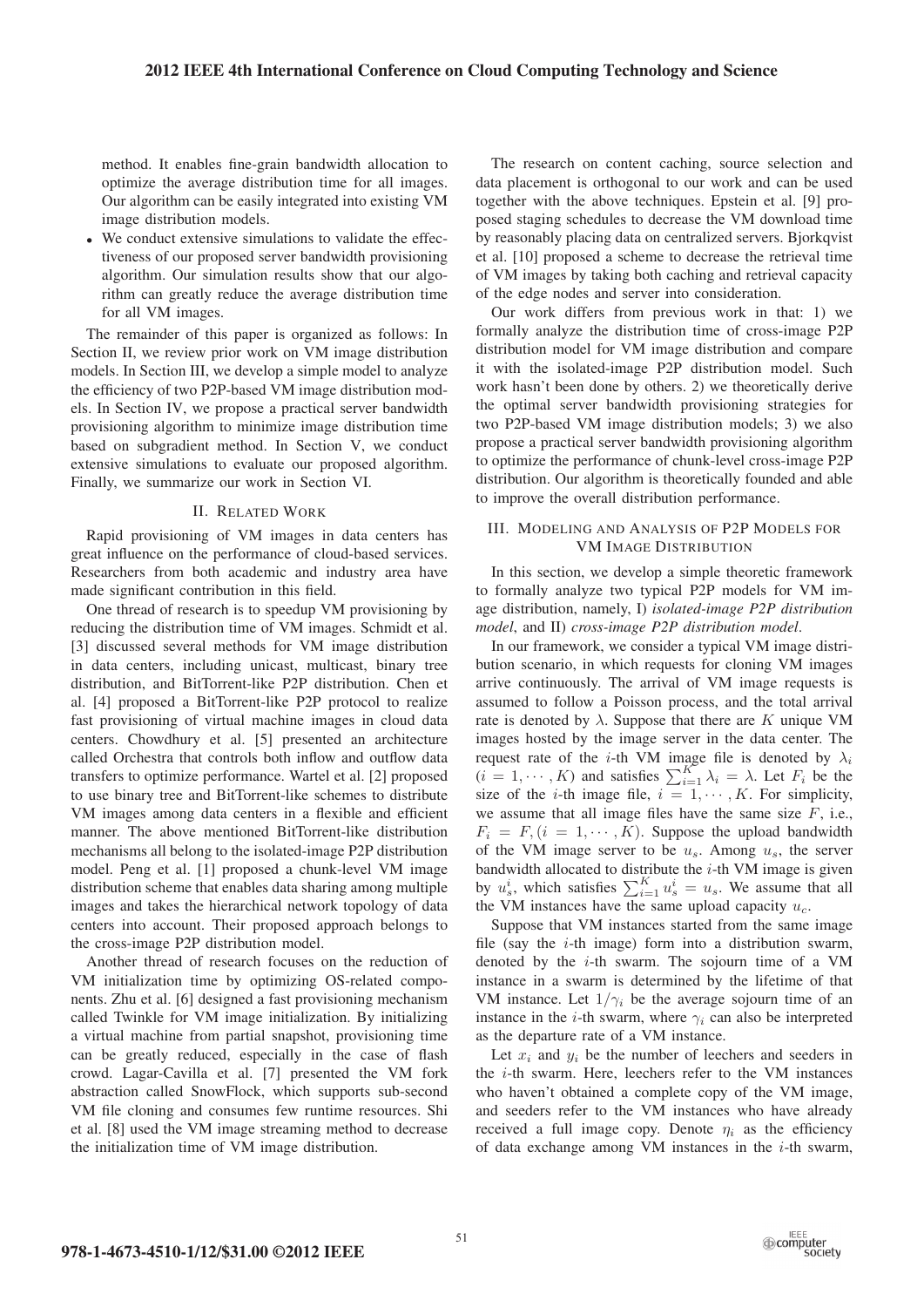which represents the fraction of upload bandwidth of a VM instance that can be utilized.

| Notation    | Description                                           |
|-------------|-------------------------------------------------------|
|             | the total arrival rate of VM requests;                |
| $\lambda_i$ | the request rate of the $i$ -th VM image file;        |
| K           | the number of VM images;                              |
| $F_i$       | the size of $i$ -th VM image file;                    |
| $u_s$       | the upload capacity of image server;                  |
| $u_s^i$     | the server bandwidth allocated to the $i$ -th swarm;  |
| $u_c$       | the upload capacity of a VM instance;                 |
| $\eta_i$    | the efficiency of data exchange in the $i$ -th swarm; |
| $x_i$       | the number of leechers in $i$ -th swarm;              |
| $y_i$       | the number of seeders in the $i$ -th swarm.           |
|             |                                                       |

Table I **NOTATION** 

Notations used in this section are summarized in Table I. Next, we will study different VM image distribution models based on the above model.

## *A. Isolated-image P2P Distribution Model*

We first study the isolated-image P2P distribution model, in which VM instances started from the same image file creates an isolated swarm and data exchange is confined within the swarm. After obtaining the complete copy, the VM instance continues to stay in the swarm for a period until its running time is over. An illustration of the isolatedimage P2P distribution model is shown in Figure 1.



Figure 1. Isolated-image P2P distribution model

Suppose that the image server is responsible for serving the distribution of  $K$  VM images simultaneously, then we can use stochastic fluid model in [11] to analyze the image distribution process. The system evolution can be described by the following differential equations:

$$
\begin{cases} \n\dot{x}_i = \lambda_i - \frac{u_s^i + u_c(\eta_i \cdot x_i + y_i)}{F} \\
\dot{y}_i = \frac{u_s^i + u_c(\eta_i \cdot x_i + y_i)}{F} - y_i \cdot \gamma_i\n\end{cases}
$$

In the equilibrium state, we have  $\dot{x}_i = \dot{y}_i = 0$ . Then we have the average number of leechers and seeders in can derive the average number of leechers and seeders in the i-th swarm as below:

$$
\begin{array}{rcl}\n\bar{x}_i & = & \frac{\lambda_i}{\eta_i} \left( \frac{F}{u_c} - \frac{1}{\gamma_i} \right) - \frac{u_s^i}{\eta_i \cdot u_c} \\
\bar{y}_i & = & \lambda_i / \gamma_i\n\end{array} \tag{1}
$$

Let  $T_d^i$  be the average distribution time in the *i*-th swarm.<br>Little's Law  $\lambda T^i = x_i$ , then we can obtain the average By Little's Law,  $\lambda_i T_d^i = x_i$ , then we can obtain the average distribution time of the *i*-th image file by: distribution time of the  $i$ -th image file by:

$$
T_d^i = \frac{x_i}{\lambda_i} = \frac{1}{\eta_i} \cdot \left(\frac{F}{u_c} - \frac{1}{\gamma_i} - \frac{u_s^i}{u_c \cdot \lambda_i}\right) \tag{2}
$$

From the system's perspective, it is expected to minimize the maximum distribution time of VM image files in all the swarms. Formally, the optimization problem can be stated as follows:

$$
\min \max_{i} T_d^i = \min \max_{i} \frac{1}{\eta_i} \cdot (\frac{F}{u_c} - \frac{1}{\gamma_i} - \frac{u_s^i}{u_c \cdot \lambda_i})
$$
\n
$$
\text{subject to:} \qquad \sum_{i=1}^K u_i^s = u_s \tag{3}
$$

In the above non-linear optimization problem, the only tunable parameter is  $u_s^i$ , which is the amount of server<br>bandwidth allocated to the *i*-th swarm. By solving the above bandwidth allocated to the  $i$ -th swarm. By solving the above problem, we have the following theorem:

Theorem III.1 *In the isolated-image P2P distribution model, the optimal server bandwidth provisioning strategy that minimizes the maximum image distribution time in all swarms is to equalize*  $T_d^i$ . Namely, the server bandwidth allocation  $\mathbb{H} \longrightarrow u^i$  *i*  $\frac{1}{2}$  1 ...  $K >$  should satisfy the *allocation*  $\mathbb{U} = \langle u_s^i, i = 1, \cdots, K \rangle$  *should satisfy the condition as follows: condition as follows:*

$$
\frac{1}{\eta_1} \cdot \left( \frac{F}{u_c} - \frac{1}{\gamma_1} - \frac{u_s^1}{u_c \cdot \lambda_1} \right) = \dots = \frac{1}{\eta_K} \cdot \left( \frac{F}{u_c} - \frac{1}{\gamma_K} - \frac{u_s^K}{u_c \cdot \lambda_K} \right)
$$
  
\n*Proof:* First, let  $M = \max_i T_d^i = \max_i \frac{1}{\eta_i} \cdot \left( \frac{F}{u_c} - \frac{1}{\gamma_i} - \frac{1}{\gamma_i} \right)$ 

 $\frac{u_s^i}{u_c \cdot \lambda_i}$ ), then the above problem can be transformed to a LP problem:

 $\frac{1}{K}$ subject to:

min

$$
\text{subject to:} \qquad \sum_{i=1} u_i^s = u_s
$$
\n
$$
M \ge T_d^i = \frac{1}{\eta_i} \cdot \left(\frac{F}{u_c} - \frac{1}{\gamma_i} - \frac{u_s^i}{u_c \cdot \lambda_i}\right), i = 1, ..., K(4)
$$

Then we can solve this problem by using Lagrangian multiplier method,

$$
L = M + v(\sum_{i=1}^{K} u_i^s - u_s) + \sum_{i=1}^{K} \alpha_i (T_d^i - M); \quad (5)
$$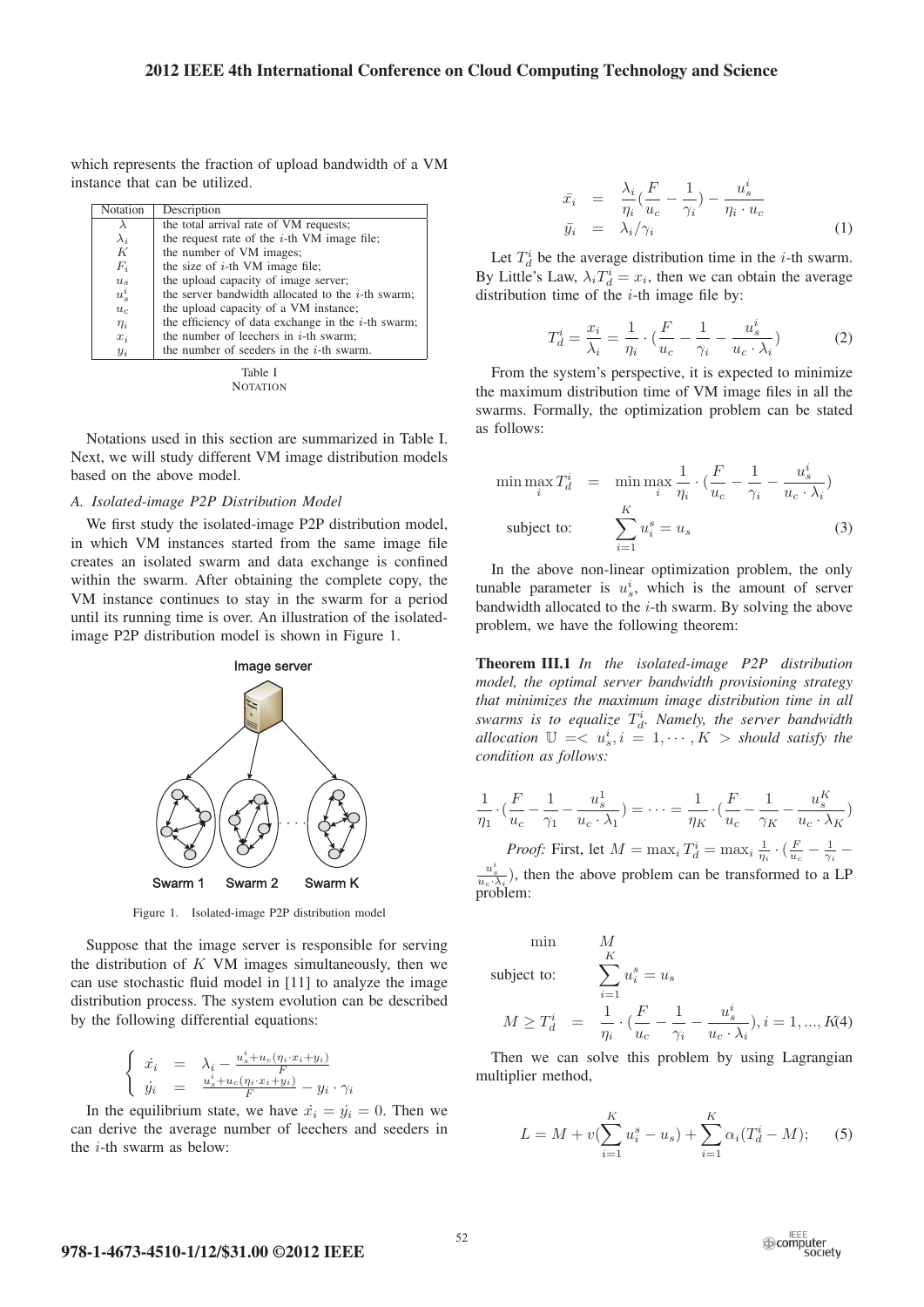П

Based on KKT conditions [12], we know that  $\sum_{i=1}^{K} \alpha_i =$ <br>  $1, \frac{\alpha_1}{\eta_1 \cdot u_c \cdot \lambda_1} = \frac{\alpha_2}{\eta_2 \cdot u_c \cdot \lambda_2} = ... = \frac{\alpha_i}{\eta_i \cdot u_c \cdot \lambda_i}, i = 1, ..., K$  and<br>
all  $\alpha_i(T_i^i - M) = 0$ , i=1. K. From the first two formulae all  $\alpha_i(T_d^i - M) = 0$ , i=1,...,K. From the first two formulae,<br>we know that all  $\alpha_i > 0$ ,  $i = 1$ . K, then we have all we know that all  $\alpha_i > 0, i = 1, ..., K$ , then we have all  $T_d^i = M, i = 1, ..., K$ . Thus, Theorem III.1 is proved.

In the extreme case, if we assume that  $\eta_i$  and  $\gamma_i$  are the same for all swarms, it can be easily proved that the server bandwidth allocated to the  $i$ -th swarm should be proportional to the request arrival rate  $\lambda_i$ .

## *B. Cross-Image P2P Distribution Model*

In the cross-image P2P distribution model, VM instances in different swarms are allowed to share common chunks of image files. It is based on the observation that many VM images have a significant fraction of common contents (e.g., Linux OS images in different versions). By allowing VM instances in different swarms to exchange common chunks, it is possible to improve the efficiency of data exchange and better utilize upload bandwidth of VM instances.

To simplify the problem, we assume that all  $K$  image files share the same set of chunks with the total size being  $F \cdot \beta$ , where  $\beta$  is the similarity factor among image files. Each peer joins two swarms to download common chunks and swarm-unique chunks separately (see Figure 2). The common chunks are shared and exchanged among all the peers; but for the swarm-unique chunks, they can only be exchanged with its own swarm. For convenience, the swarm to distribute common chunks is named as Swarm 0. A peer allocates  $\theta u_c$  bandwidth for common chunk distribution and  $(1 - \theta)u_c$  for swarm-unique chunk distribution, where  $\theta$  is the fraction of upload bandwidth of a VM instance allocated to Swarm 0. We analyze the Cross-image P2P distribution model using stochastic fluid model similarly.



Figure 2. Cross-image P2P distribution model

For Swarm i,  $(i = 1, \dots, K)$ , the system evolution can be described as follows:

$$
\begin{cases}\n\dot{x}_i = \lambda_i - \frac{u_s^i + u_c(1-\theta)(\eta_i \cdot x_i + y_i)}{(1-\beta)F} \\
\dot{y}_i = \frac{u_s^i + u_c(\eta_i \cdot x_i + y_i)}{F} - y_i \cdot \gamma_i\n\end{cases}
$$

Then we can derive the average number of leechers and seeders in the *i*-th  $(i = 1, \dots, K)$  swarm as below:

$$
\begin{cases} \bar{x}_i = \frac{\lambda_i}{\eta_i} \cdot \left( \frac{(1-\beta)F}{(1-\theta)u_c} - \frac{1}{\gamma_i} \right) - \frac{u_s^i}{\eta_i \cdot (1-\theta)u_c} \\ \bar{y}_i = \lambda_i/\gamma_i \end{cases}
$$

For the above equations, we can derive the average distribution time in **Swarm** i,  $T_d^i$ ,  $i = 1, \dots, K$ ,

$$
T_d^i = \frac{x_i}{\lambda_i} = \frac{1}{\eta_i} \cdot \left( \frac{(1-\beta)F}{(1-\theta)u_c} - \frac{1}{\gamma_i} \right) - \frac{u_s^i}{\lambda_i \eta_i \cdot (1-\theta)u_c} \tag{6}
$$

For **Swarm** 0, the system evolution can be described as<br>llows. The request arrival rate in Swarm 0 is the sum of follows. The request arrival rate in Swarm 0 is the sum of all arrival rates in Swarm  $1, \ldots, K$ ,

$$
\begin{cases}\n\dot{x}_0 = \lambda - \frac{u_s^0 + u_c \theta(\eta_0 \cdot x_0 + y_0)}{\beta F} \\
\dot{y}_0 = \frac{u_s^0 + u_c \theta(\eta_0 \cdot x_0 + y_0)}{\beta F} - y_0 \cdot \gamma_0\n\end{cases}
$$

Thus, the average distribution time in **Swarm 0** is given by:

$$
T_d^0 = \frac{1}{\eta_0} \cdot \left(\frac{\beta F}{\theta u_c} - \frac{1}{\gamma_0}\right) - \frac{u_s^0}{\lambda \eta_0 \cdot \theta u_c} \tag{7}
$$

For the cross-image P2P distribution model, in order to minimize the distribution time of an image file, we need to consider the distribution process of both common and swarm-unique chunks. The distribution time is determined by the maximum of  $T_d^i$  and  $T_d^0$ . From the system's view, we need to solve the following min-max optimization problem need to solve the following min-max optimization problem,

$$
\min \max \{T_d^0, T_d^1, ..., T_d^K\} =
$$
\n
$$
\max \{ \frac{1}{\eta_0} \cdot (\frac{\beta F}{\theta u_c} - \frac{1}{\gamma_0}) - \frac{u_s^0}{\lambda \eta_0 \cdot \theta u_c}, \dots, \}
$$
\n
$$
\frac{1}{\eta_i} \cdot (\frac{(1 - \beta)F}{(1 - \theta)u_c} - \frac{1}{\gamma_i}) - \frac{u_s^i}{\lambda_i \eta_i \cdot (1 - \theta)u_c} \}
$$
\n
$$
\text{subject to:} \quad \sum_{i=0}^K u_i^s = u_s
$$
\n
$$
\sum_{i=1}^K \lambda_i = \lambda \tag{8}
$$

The above problem is also a nonlinear optimization problem, and the tunable parameters are  $u_s^i$  and  $\theta$ . By solving the above problem, we have the following theorem: the above problem, we have the following theorem:

Theorem III.2 *In the cross-image P2P distribution model, the optimal server bandwidth provisioning strategy is to*  $\text{equalize } T_d^i, i = 0, \cdots, K.$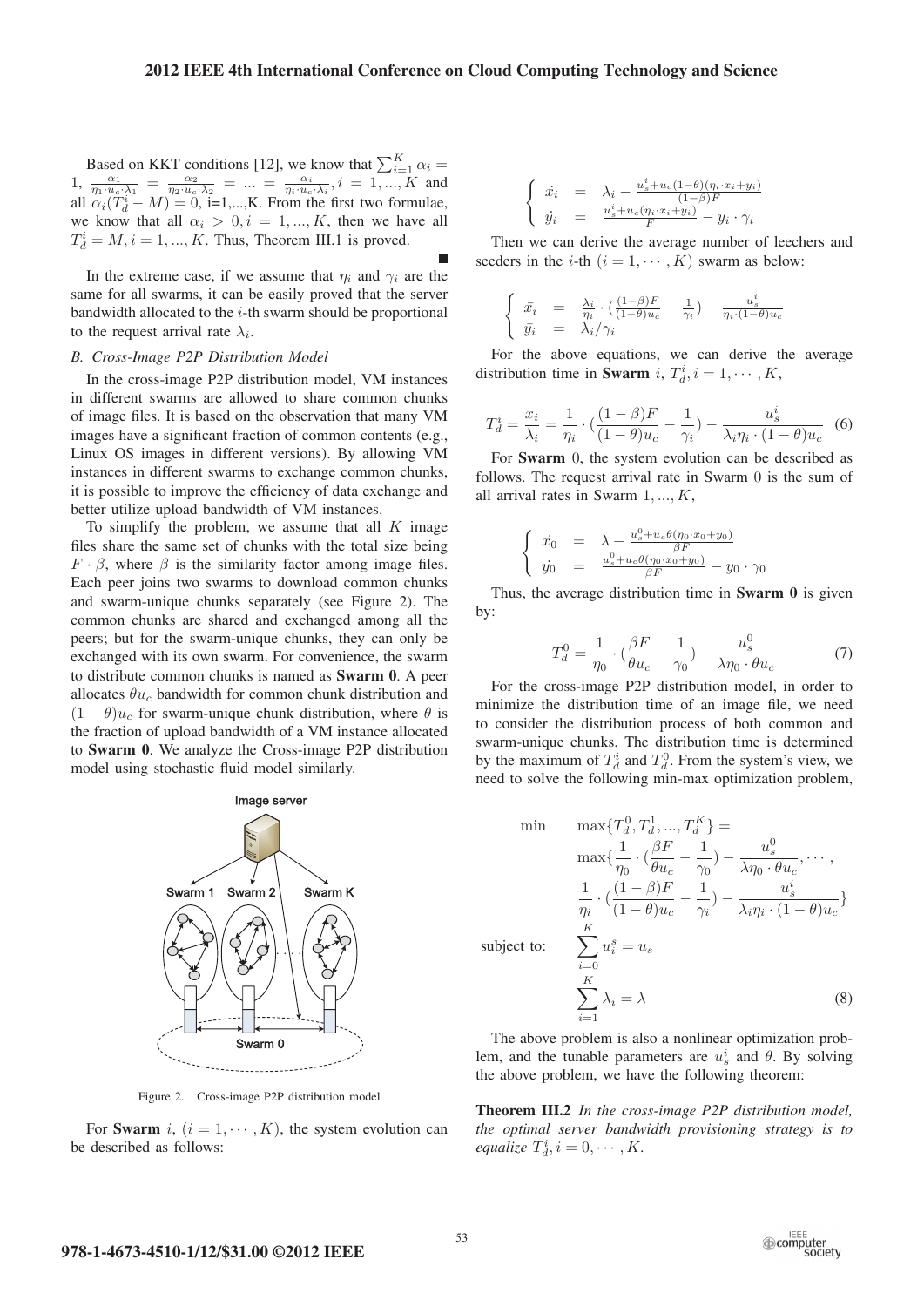*Proof:* Using the same method as that in Theorem III.1, we can transform the nonlinear optimization problem into a LP problem, then we can use Lagrangian multiplier and KKT conditions to solve it similarly.

In a simplified case, if we assume that  $\eta_i$  and  $\gamma_i$  are the same for all swarms, we just need to adjust  $\theta$  and  $u_s^i$ according to the following equation:

$$
\frac{F\beta}{\theta} - \frac{u_s^0}{\theta\lambda} = \frac{F(1-\beta)}{(1-\theta)} - \frac{u_s^i}{(1-\theta)\lambda_i}, \qquad \forall i = 1, \cdots, K
$$
\n(9)

Let us further assume  $\theta = \beta$ , which implies that bandwidth allocation of VM instances is proportional to  $\beta$ , namely, the fraction of common chunks among different image files. We can derive the optimal server bandwidth allocation  $u_s^0 = \beta u_s$  and  $u_s^i = (1 - \beta)\lambda_i u_s / \lambda$ .

## *C. Numerical results*

Based on the obtained analytical results, we compare the average distribution time of image files under different P2P models. The server bandwidth is allocated to different swarms according to the corresponding optimal provisioning strategy.



Figure 3. Average distribution time under different request arrival rates

In Figure 3, it is observed that if the fraction of upload bandwidth of a VM instance allocated to **Swarm 0** (namely,  $\theta$ ) is proportional to the fraction of common chunks (namely  $\beta$ ), the cross-image P2P model can greatly reduce the average image distribution time under various request arrival rates. However, in case that the value of  $\theta$  is not properly configured, cross-image P2P model may become worse than isolated-image P2P model when the request arrival rate increases. It is because too much bandwidth is allocated to distribute common chunks while the swarm-unique chunks don't have enough bandwidth for distribution. However, the distribution time of image files is determined by the maximum of the distribution time in all swarms.

In Figure 4, we investigate how the fraction of common chunks (i.e.,  $\beta$ ) and the fraction of upload bandwidth of a VM instance allocated to distribute common chunks (i.e., θ) impact the efficiency of cross-image P2P model. For different values of  $\beta$ , the average image distribution time



Figure 4. Average distribution time of cross-image model when varying the fraction of common chunks (i.e.,  $\beta$ ) and the fraction of upload bandwidth of a VM instance allocated to distribute common chunks (i.e.,  $\theta$ )

can be minimized when the value of  $\theta$  is close to that of  $\beta$ , which is a direct consequence of Theorem III.2.

## IV. PRACTICAL SERVER BANDWIDTH PROVISIONING ALGORITHM TOWARDS OPTIMAL EFFICIENCY

In the previous section, we assume that all the VM image files share the same amount of common chunks to facilitate our analysis. In the realistic environments, it is possible that the set of common data chunks between any two VM image files is large, but the intersection among all the VM image files is still small.

In this section, we consider chunk-level cross-image distribution and propose a practical server bandwidth provisioning algorithm to optimize the distribution time for all VM images. We use  $K_c$  to denote the number of unique chunks across all the VM image files, each of which forms a distribution swarm. Therefore, there are  $K_c$  swarms in the system. The size of each chunk can be set as needed.

Let  $u_i$  denote the upload bandwidth of the j-th VM instance, and  $\theta_j^i$  denote the fraction of upload bandwidth that VM instance  $j$  allocates to Swarm i. To track the download VM instance  $j$  allocates to Swarm  $i$ . To track the download progress of VM instance j, we use  $R_j^i$  to denote the amount<br>of un-downloaded bytes of the *i*-th chunk for VM instance of un-downloaded bytes of the i-th chunk for VM instance j. Let  $S(i)$  be the set of VM instances in Swarm i. Thus, the mean remaining time for all peers in Swarm  $i$  to complete the download of the *i*-th chunk, denoted by  $T_r^i$ , can be given<br>by the following expression: by the following expression:

$$
T_r^i = \frac{\sum_{j \in S(i)} R_j^i}{\sum_{j \in S(i)} u_j * \theta_j^i + u_s^i}
$$
(10)

In order to minimize the distribution time of all VM images, we need to minimize the maximum of  $T_r^i$ , namely,<br> $M = \max_{r \in \mathbb{R}} T^1$ ,  $T^{K_c}$  Then we only need to solve the  $M = \max\{T_r^1, \dots, T_r^{K_c}\}.$  Then we only need to solve the following optimization problem following optimization problem.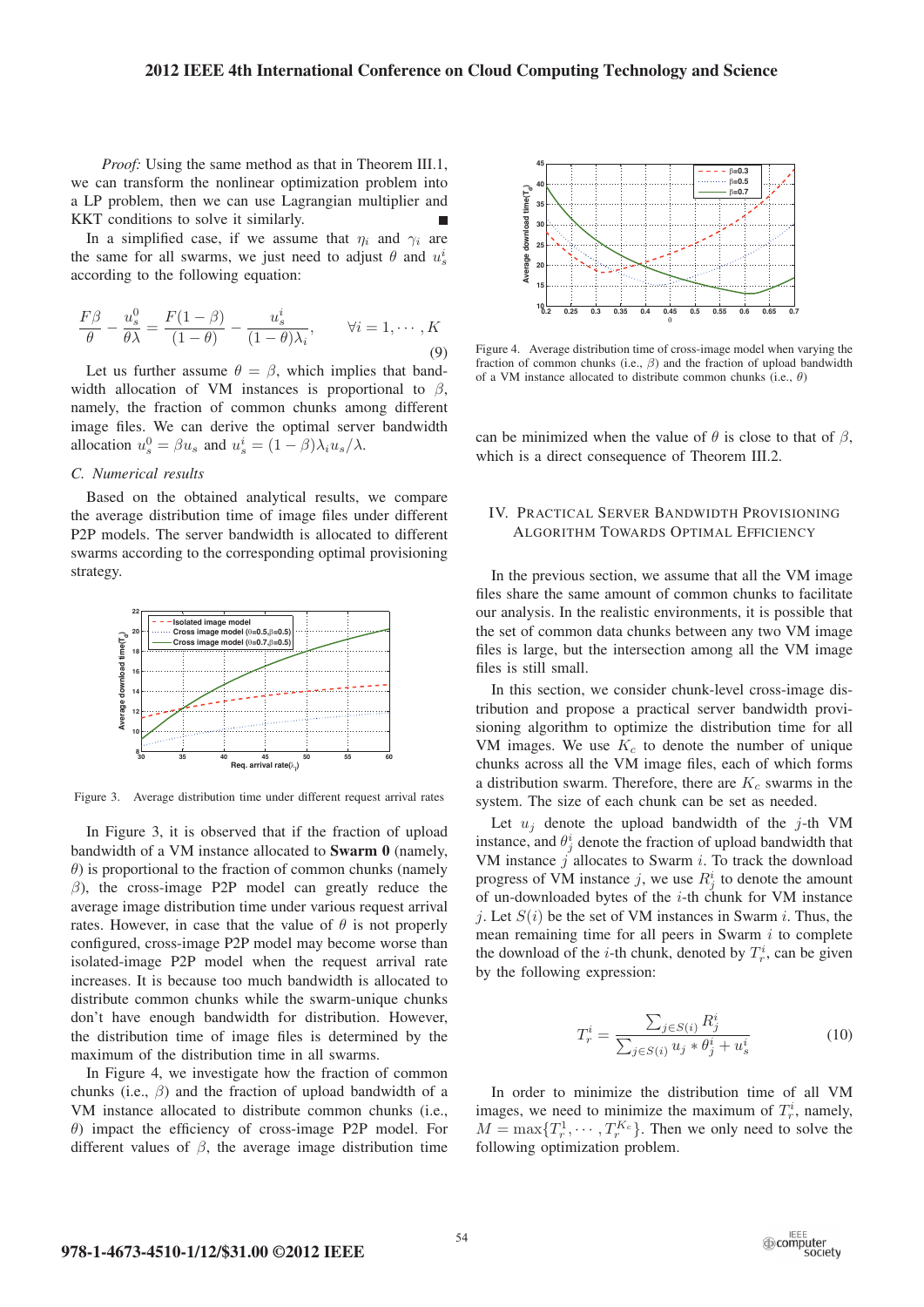## **2012 IEEE 4th International Conference on Cloud Computing Technology and Science**

$$
\begin{array}{ll}\n\text{min} & M \\
\text{subject to:} & \sum_{i=0}^{K_c} u_s^i = u_s \\
& M \ge T_i^r, i = 1, 2, \dots, K_c\n\end{array}\n\tag{11}
$$

Based on [12], the Lagrangian of the above problem can be derived as below:

$$
L(\mathbf{M}, \mathbf{u}, \delta) = M + \delta_0 (\sum_{i=1}^{K_c} u_s^i - u_s) + \sum_{i=1}^{K_c} \delta_i (
$$

$$
\frac{\sum_{j \in S(i)} R_j^i}{\sum_{j \in S(i)} u_j * \theta_j^i + u_s^i} - M), \delta_i \geq 0.12)
$$

With a given  $\delta$ , we can obtain the optimal value of M, **u** as below:

$$
(\mathbf{M}^{\star}, \mathbf{u}^{\star}) = \arg\min_{M>0, u>0} L(\mathbf{M}, \mathbf{u}, \delta); \tag{13}
$$

By applying duality theory, the original problem can be transformed into the following dual problem:

$$
\max g(\delta) = L(\mathbf{M}^\star, \mathbf{u}^\star, \delta) \tag{14}
$$

The dual problem can be solved efficiently by using subgradient method as below:

$$
\delta_0(t+1) = [\delta_0(t) - \nu (\sum_{i=1}^{K_c} u_s^i - u_s)]^+
$$
\n(15)

$$
\delta_i(t+1) = [\delta_i(t) - \nu(\frac{\sum_{j \in S(i)} R_j^i}{\sum_{j \in S(i)} u_j * \theta_j^i + u_s^i}) - M]^+, \n\delta_i > 0i = 1, ..., K_c
$$
 (16)

where t is the iteration index,  $\nu$  is the sufficiently small positive step-size. The details of our proposed algorithm are provided in Algorithm 1.

## V. EXPERIMENTAL EVALUATION

In this section, we conduct extensive simulations to evaluate the performance of our proposed algorithm.

## *A. Simulation Setup*

In default, there are ten VM images to be distributed in our simulations, each of which contains 16 chunks. Each chunk is composed of 64 blocks and the block size is 4Mb. The maximum upload bandwidth of the image server and VM instances is set as 5.12Gbps and 128Mbps respectively. In our experiment, the common content between any two VM image files is generated randomly and accounts from 20% of the image size based on the observations in [13]. Note that the percentage of common content among all image files

Algorithm 1 Practical server bandwidth provisioning algorithm for chunk-level cross-image P2P distribution model Notation:

M: the maximum of  $\{T_r^1, \dots, T_r^K\};$ <br> $K$ : the number of unique chunks:

 $K_c$ : the number of unique chunks;

- $u_s^i$ : server bandwidth allocated to the *i*-th swarm;<br> $S(i)$ : the set of VM instances in Swarm *i*:
- $S(i)$ : the set of VM instances in Swarm i;

 $R_{ij}^{i}$ : the amount of un-downloaded bytes of the *i*-th chunk for VM instance *i*: chunk for VM instance  $j$ ;

- $u_j$ : the upload bandwidth of VM instance j;
- $\theta_j^{\tilde{i}}$ : the proportion of upload bandwidth that VM instance  $j$  allocates to Swarm  $i$ ;
- $u_s$ : the total server bandwidth;
- $t$ : the iteration index:

Output:

the optimal server bandwidth provisioning strategy  $u_s^i$ .

- 1: Calculate  $(M^{\star}, u^{\star})$  as :
- 2:  $(M^*, u^*)$  =  $\arg \min_{M>0, u>0} L(M, u, \delta(t)) = M +$  $\delta_0(t)(\sum_{i=1}^{K_c} u_s^i - u_s) + \sum_{i=1}^{K_c} \delta_i(t)(\frac{\sum_{j \in S(i)} R_j^i}{\sum_{j \in S(i)} u_j * \theta_j^i + u_s^i} -$
- 3: Each peer *i* updates  $\delta$  to be  $\delta_0(t + 1)$  =  $\delta_0(t)$  =  $u(\sum_{k=1}^{K_c} u_i^i)$  =  $u(k)$  +  $\delta_0(t + 1)$  =  $\delta_0(t)$  =  $\delta_0(t) - \nu (\sum_{i=1}^{K_c} u_s^i - u_s); \; \; \delta_i(t+1) = \delta_i(t) - \sum_{i=1}^{K_c} u_i^i$ ν(  $\frac{\sum_{j \in S(i)} R_j^i}{\sum_{j \in S(i)} u_j^i * \theta_j^i + u_s^i} - M; i = 1, 2, 3, ..., K_c$
- 4: Set  $t \rightarrow t + 1$  and go to step 2 (until satisfying<br>termination criterion) termination criterion).

may be much smaller than 20%. After obtaining the image file, the VM instance continues to run for a random period between 50–100 seconds.

In our experiment, we compare four different distribution models as below:

- 1) *ISO*, which refers to the isolated-image P2P distribution model with the server bandwidth being equally allocated to all image swarms.
- 2) *Cross-Equ*, which refers to the cross-image P2P distribution model with the server bandwidth being equally allocated to all image swarms.
- 3) *Cross-Prop*, which refers to the cross-image P2P distribution model with the server bandwidth being proportionally allocated to each image swarm according to its popularity.
- 4) *Cross-Opt*, which refers to the cross-image P2P distribution model with our proposed server bandwidth provisioning algorithm.

## *B. Simulation Results*

In Fig. 5, we compare the average download time of all image files under different image popularity distribution. In Fig. 5(a), the image popularity follows Zipf distribution. From the figure, it is observed that with the increase of VM request rate, the download time under ISO and Cross-Equ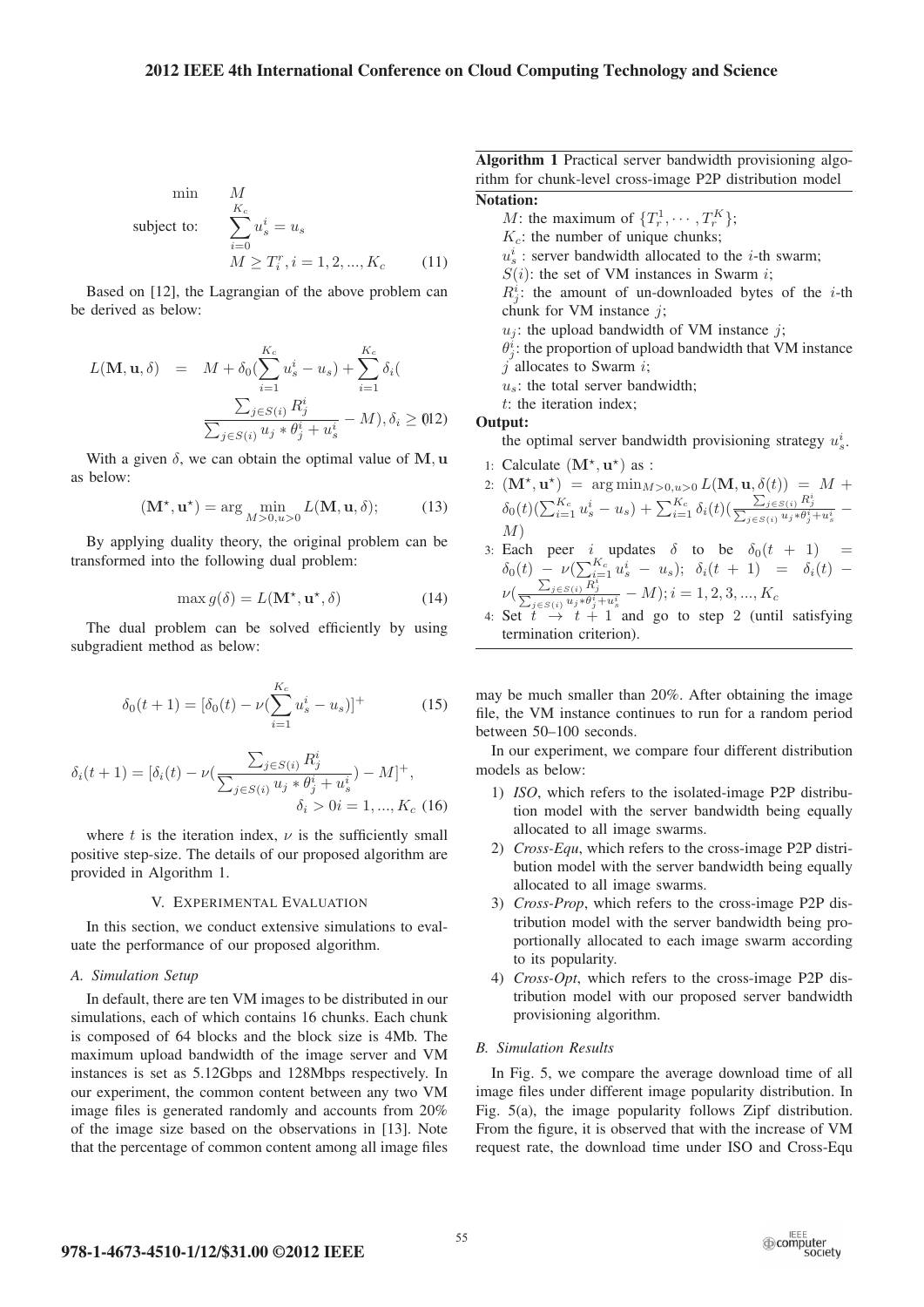strategies will increase significantly due to improper server bandwidth allocation. On the contrary, the performance under Cross-Prop and Cross-Opt is quite stable, and Cross-Opt outperforms Cross-Prop. The main reason is that under Zipf popularity, hot image files receive more requests, but the server bandwidth allocated to the hot swarm is not sufficient to support efficient distribution when using ISO and Cross-Equ strategies. Similarly, in Fig. 5(b), we consider a scenario in which the image popularity follows uniform distribution. Thus, Cross-Equ and Cross-Prop are actually the same. We also find that our proposed Cross-Opt performs the best in reducing the download time. It is largely because our Cross-Opt algorithm can allocate more server bandwidth to swarms with a longer remaining download time, thus the overall download time of all image files can be reduced.



Figure 5. Download time of different VM image distribution models: (a) Zipf image popularity; (b) Uniform image popularity

To better understand the underlying reason, we further plot the average download time of each image file in Fig. 6. In Fig. 6(a), VM images are ranked according to their popularity with VM image 1 being the hottest. For the VM image 1, both ISO and cross-Equ perform much worse than the other two. It is due to insufficient server bandwidth allocated to that swarm. However, we also observe that Cross-Prop is the worst for VM image 8, 9, 10, which

are three unpopular images. The intuition is that Cross-Prop allocates too much bandwidth to distribute popular images but sacrifices the performance of unpopular images. Our proposed Cross-Opt achieves stable download time for different image files regardless of their popularity. In Fig. 6(b), the download time under all algorithms is quite stable and our Cross-Opt algorithm still outperforms all the other three algorithms.



Figure 6. Average download time of each VM image: (a) Zipf image popularity; (b) Uniform image popularity

In Fig. 7, we investigate the impact of the common chunk ratio (namely, the percentage of common chunks between images) on the download time of images. In the experiment, we vary the common chunk ratio from 20% to 90% and compare the average download time under four distribution strategies. For both Zipf and uniform image popularity distribution, we have a similar observation that the gap between Cross-Equ, Cross-Prop and Cross-Opt becomes smaller with the increase of the common chunk ratio. Our proposed Cross-Opt still achieves the lowest download time of all images. It is not difficult to understand the above observation. Under the cross-image P2P distribution model, when the common chunk ratio increases to a higher level, multiple image swarms will look more like a single swarm that exchange the same set of chunks. In this case, the server